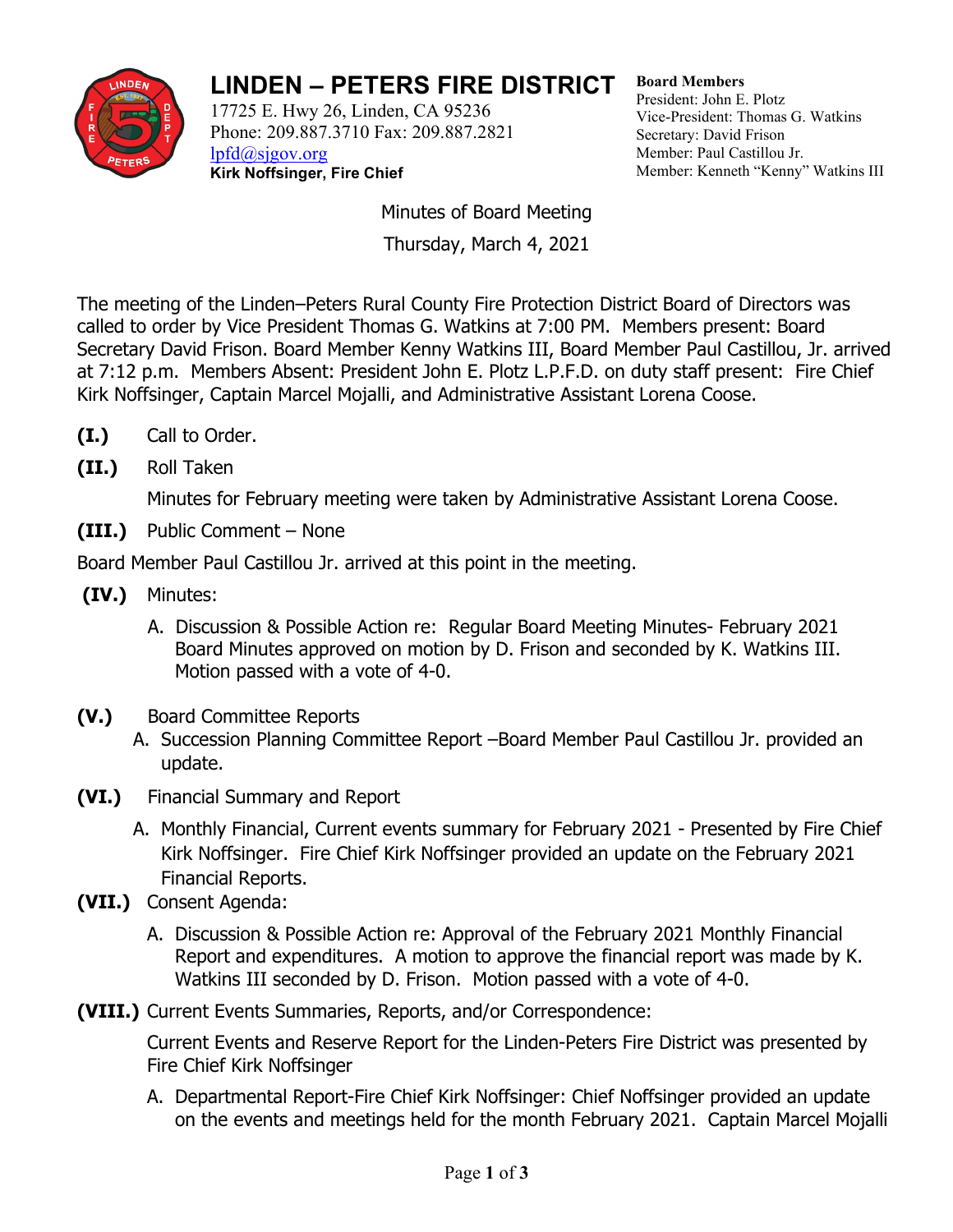provided the shift reports. Chief Noffsinger reported that there was the Vaccination Event at Linden Highschool provided vaccinations to approximately 400 people. There was little prior notice that this event would occur at the high school; however, B-Shift personnel helped as much as possible. The Chief noted that the Linden County Water District had raised their rates and provided the correspondence to the Board members. Chief Noffsinger noted that the Volunter Association Dinners will be scheduled quarterly instead of monthly – the dinners may coincide with staff meetings.

B. Union Report – None

## **(IX.)** New Business

- A. Discussion & Possible Action re: 300 Incident Management Policy A motion to approve the 300 Incident Management Policy was made by K. Watkins III and seconded by D. Frison. The motion passed with a vote of 4-0.
- B. Discussion & Possible Action re: 302 Fireground Accountability Policy A motion to approve the 302 Fireground Accountability Policy was made by K. Watkins III and seconded by D. Frison. The motion passed with a vote of 4-0.
- C. Discussion & Possible Action re: 303 Rapid Intervention Two-In/Two-Out Policy A motion to approve the 303 Rapid Intervention Two-In/Two-Out Policy was made by K. Watkins III and seconded by D. Frison. The motion passed with a vote of 4-0.
- D. Discussion & Possible Action re: 325 Performance of Duties Policy A motion to approve the 325 Performance of Duties Policy was made by K. Watkins III and seconded by D. Frison. The motion passed with a vote of 4-0.
- E. Discussion & Possible Action re: 328 Line-of-Duty Death Investigations Policy A motion to approve the 328 Line-of-Duty Death Investigations Policy was made by K. Watkins III and seconded by D. Frison. The motion passed with a vote of 4-0.
- F. Discussion & Possible Action re: 1028 Personal Appearance Standards Policy A motion to approve the 1028 Personal Appearance Standards Policy was made by K. Watkins III and seconded by D. Frison. The motion passed with a vote of 4-0.
- G. Discussion & Possible Action re: 1013 Conduct and Behavior Policy A motion to approve the 1013 Conduct and Behavior Policy was made by K. Watkins III and seconded by D. Frison. The motion passed with a vote of 4-0.

Board Member Paul Castillou Jr. left at this point in the meeting.

- **(X.)** Unfinished Business
	- A. Discussion & Possible Action re: F&M Bank CalPERS Pension Liability Loan Financing No update at this time. This item will continue to be placed on the Agenda until the loan is finalized.